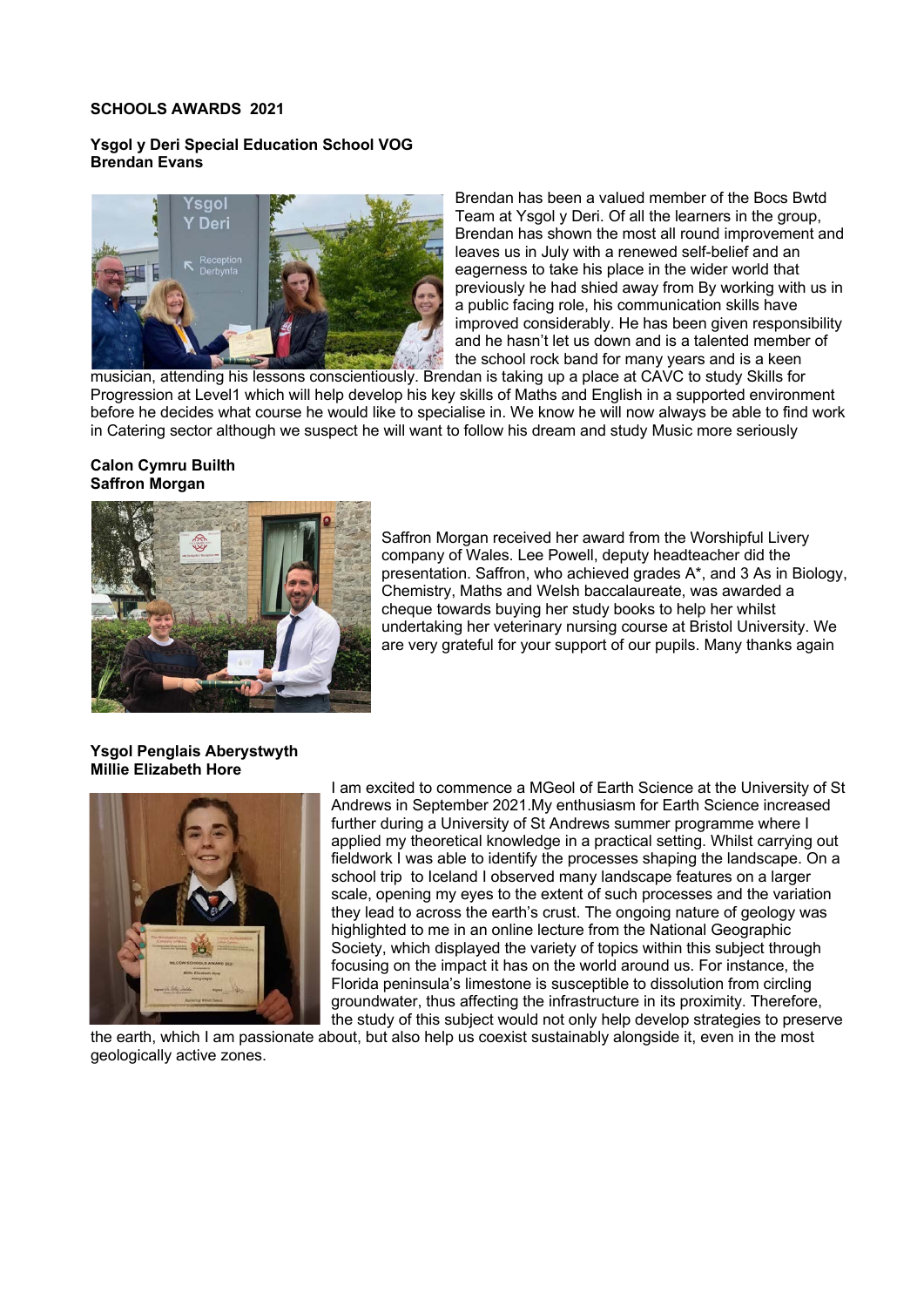#### **Coleg y Cymoedd Nantgarw Leah Morgan**



Cymoedd learner awarded Worshipful Livery Company of Wales Award One of Cymoedd's top-performing learners has received the prestigious Worshipful Livery Company of Wales Award in recognition of her excellent examination results during a very difficult period due to the pandemic. Leah Morgan, 18, achieved top A-level grades in mathematics, biology, chemistry and physics and secured a place at Swansea University where she will learn to work with radiation therapy. Leah, from Bed was, is one of a handful of learners in Wales to be awarded an NHS Bursary which will see her tuition fees paid for by NHS Wales and Welsh Government, and a job working in nuclear medicine guaranteed upon completion of her degree.

Mr. Geoff Hughes, Past Master of the Worshipful Livery Company of Wales, visited the colleges' Nantgarw campus to present the Award to Leah. He noted that a primary aim of The

Worshipful Livery Company of Wales is to promote education, science, technology and the arts in Wales via the School/Colleges Awards which are presented to students who have achieved outstanding results, often in difficult circumstances. Congratulating Leah, Mr Hughes said: "Leah has demonstrated via her determination, hard work and excellent examination results that she is a worthy recipient of this year's award. It has been really interesting speaking with Leah to hear how her love of science, family experiences and commitment to helping other people inspired her choice of course and career path. On behalf of the Worshipful Livery Company of Wales, I wish her every success in her future studies and career."

Speaking after receiving her award, Leah said: "I am so proud to receive this award and would like to thank the Worshipful Livery Company of Wales and also the tutors at the college for all their help and support. It has been difficult studying through Covid, especially during the lockdowns, but when I received my conditional offer from Swansea University, it showed me that I could make the grades and gave me the motivation I needed."

Thanking Mr. Hughes and the Worshipful Livery Company of Wales, Principal Karen Phillips said: "We are grateful to the Worshipful Livery Company of Wales for their continued support of our learners. Leah has worked so hard and deserves the recognition and Award. Throughout her time at the college, she has been keen to get involved with all aspects of college life, including representing the learners at our Academic Board meetings. I'm sure she will excel in her studies, and we wish her good luck for the future."

### **Bishop Vaughan Swansea Ayoub Ghattas**



This year our Head Boy Ayoub Ghattas has received the WLCOW award that recognises outstanding students. We are extremely proud of Ayoub who has been attending Bishop Vaughan School since joining us in 2014. During his time in Bishop Vaughan school and sixth form, Ayoub has always been a highly motivated and well-respected student. He is polite, hardworking, caring, courteous, respectful, and reliable. He shows an exceptionally mature attitude towards his own learning and is keen to develop his knowledge and understanding in any way that he can. He has now successfully applied to study Pharmacy at Swansea University. During his time in Bishop Vaughan sixth form, Ayoub achieved A\* in Mathematics, A\* in Chemistry and A\* in Biology. Ayoub is a very good communicator both in written and oral form and is always willing and keen to participate fully in whatever he throws himself into. He works well as a member of a team as well as showing excellent leadership potential. Every teacher who knows Ayoub would state that it is truly a pleasure to

teach him and that Bishop Vaughan Catholic School will miss him dearly as a student but wishes him the best. We are convinced that thanks to the WLCOW award, Ayoub will without doubt be able to purchase books that he will need to study MPharm course in Swansea's university.